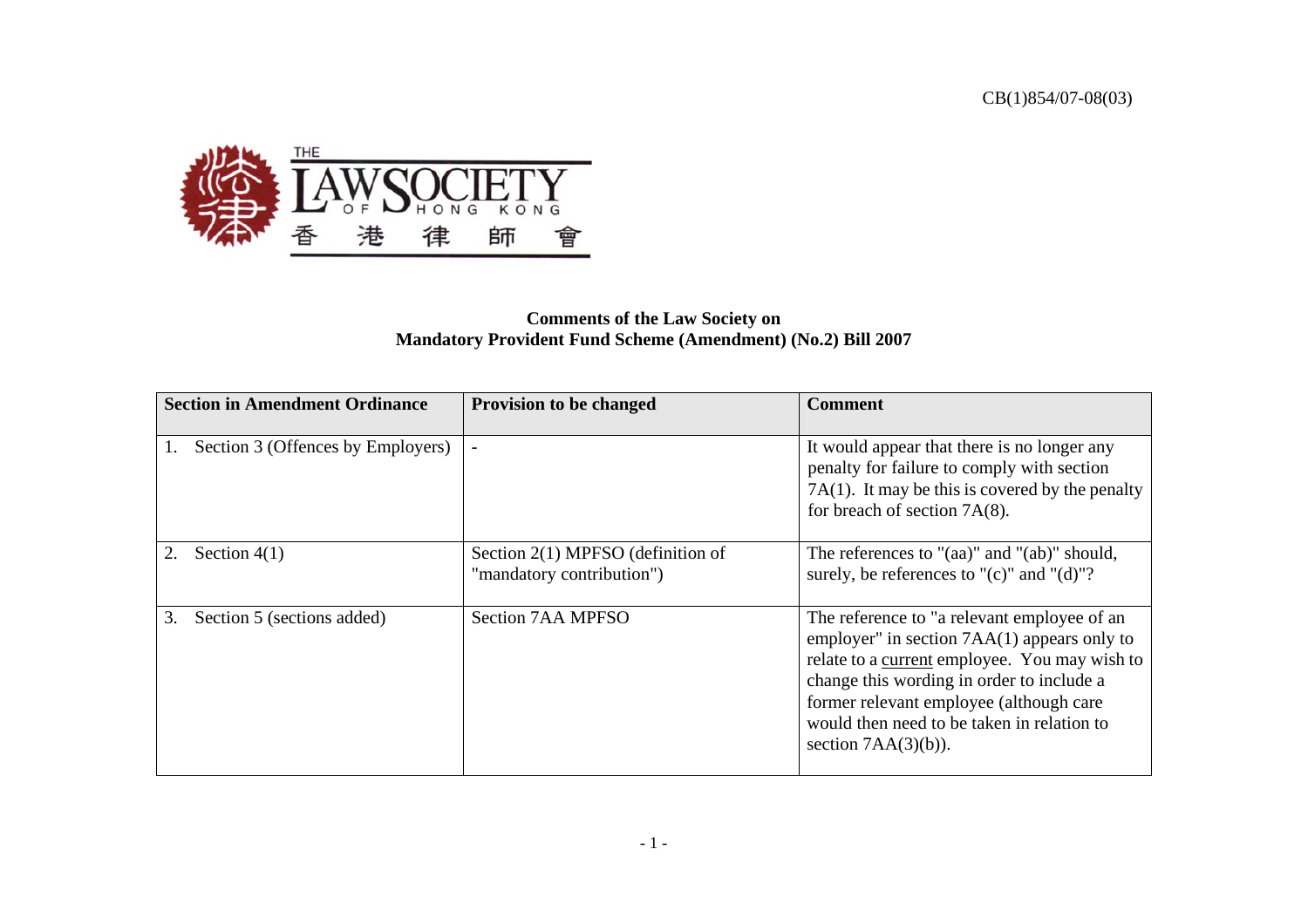| <b>Section in Amendment Ordinance</b>                                      | Provision to be changed               | <b>Comment</b>                                                                                                                                                                                                                                                                                                                                                                                                                                                                                                                                                                                                                                                                                                                                              |
|----------------------------------------------------------------------------|---------------------------------------|-------------------------------------------------------------------------------------------------------------------------------------------------------------------------------------------------------------------------------------------------------------------------------------------------------------------------------------------------------------------------------------------------------------------------------------------------------------------------------------------------------------------------------------------------------------------------------------------------------------------------------------------------------------------------------------------------------------------------------------------------------------|
| Section 5 (sections added)<br>4.                                           | <b>Section 7AE MPFSO</b>              | Is the Legislative Council happy that the<br>introduction of this new debt relating to past<br>breaches by employers is constitutional and<br>complies with the general principles against<br>the introduction of retrospective legislation?                                                                                                                                                                                                                                                                                                                                                                                                                                                                                                                |
| 5. Section 10 (Recovery of mandatory<br>contributions that are in arrears) | Section 18(1) MPFSO                   | The reference to the failure to pay a mandatory<br>contribution "on or before the date by which it<br>is required to be paid under this Ordinance" is<br>unclear. Section $7A(8)$ specifies the manner in<br>which contributions need to be paid.<br>However, this section refers to the<br>Regulations. Sections 122 and 133/4 of the<br>General Regulation set out the number of days<br>for payment of contributions (including a<br>"grace" period for employers). Is the "date by<br>which it is required to be paid under this<br>Ordinance" in the prospective new section<br>$18(1)$ intended to refer to the date in section<br>122 of the General Regulation or the long-stop<br>date specified in sections 133/4?<br>This needs to be clarified. |
| 6. Section 17(6) (Separate accounts for<br>a Scheme Member)                | Section $78(6)(c)$ General Regulation | It should be made clear that the new<br>subsection should be inserted immediately<br>after section $78(6)(c)(ii)$ .                                                                                                                                                                                                                                                                                                                                                                                                                                                                                                                                                                                                                                         |